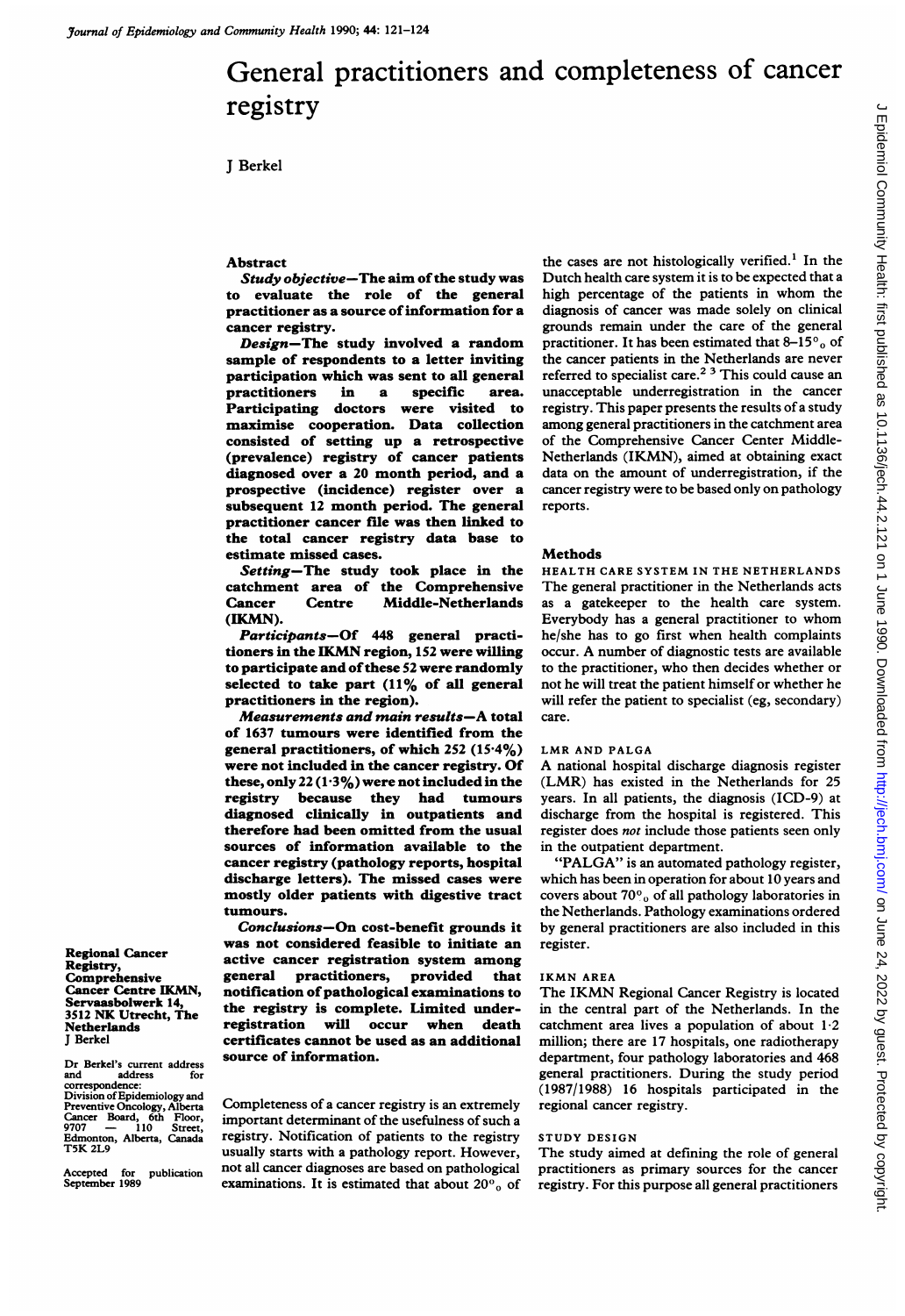**3** *Berkel*<br>**3** *Berkel*<br>**3** *Berkel*<br>**3** *Berkel*<br>**Etch mixting them to participate in the study.** registry, because these patients had been mich<br>letter invining them to participate in the study. registry, because these in the region of the IKMN ( $n = 468$ ) were sent a letter inviting them to participate in the study. From the positive responders ( $n = 152$ ) a random sample of 52 practitioners was chosen to participate. These took care of a population of about 160 000 patients, 13% of the total population in the area. All participating general practitioners were visited, so that the purpose of the study and the study design could be explained in detail. The study consisted of two parts. First <sup>a</sup> retrospective ("prevalence") registry of all patients diagnosed with cancer from January 1985-September 1987 was set up. The practice administrative assistants searched the files of all the patients for this purpose. Deceased cases were included whenever possible. Secondly a prospective ("incidence") registration was performed from September 1987 until September 1988. In both instances the relevant patients needed only to be identified by the general practitioners, the actual data collection for the registry being done by members of the registry team. Data were collected on age, sex, date of diagnosis, mode of diagnosis of the tumour, localisation and morphology of the tumour and the hospital to which the patient was referred.

The general practitioner file was then linked with the total cancer registry data base, thus enabling us to estimate the number of missed cases, both prevalent as well as incident.

#### Results

A total of <sup>1637</sup> (prevalent as well as incident) tumours were registered in 1610 patients during the study period. The age and sex distribution of these patients is shown in figure 1.

Of the total number of 1637 tumours, 624  $(38%)$  were not yet included in the cancer registry data base: "possibly missed cases". Further evaluation revealed that 252 patients (15%)



Figure 1 Distribution of all general practitioner cases by sex and age (10 year categories)

should probably have been included in the registry, because these patients had been referred to hospitals which were situated within the catchment area of the registry and were participating in the registry (table I). These patients should have been notified to the registry either by means of PALGA or through the LMR. Patients referred to non-participating hospitals or hospitals outside the region could not possibly be known to the registry data base. At a later stage, when the national cancer registry system functions, these cases will be notified through that system.

Table I Referral of patients

|                                              | Known | Unknown Total |      |
|----------------------------------------------|-------|---------------|------|
| Participating hospitals<br>Non-participating | 941   | 252           | 1193 |
| hospitals                                    | 63    | 251           | 314  |
| Outside region                               | Q     | 121           | 130  |
| Total                                        | 1013  | 624           | 1637 |

Table II shows the tumour localisation of the 252 missed cases by way of diagnosis: in 202 tumours the clinical diagnosis was confirmed by pathological examination. In <sup>50</sup> cases, eg 3% of the total number of general practitioner cases, the diagnosis was exclusively based on clinical judgment.

It is of interest to evaluate the method of diagnosis of all 624 (see table I) unknown, possibly missed cases. Figure 2 shows the distribution of these cases among the various stages of medical care.

As explained above, all patients are first seen by a general practitioner, who then decides whether or not the patient needs to be referred. Of those not referred to secondary care  $(n = 12)$ , pathological examination for confirmation of the diagnosis was ordered by the general practitioner in three cases. A total of <sup>612</sup> of the <sup>624</sup> unknown cases were referred for secondary care, and in  $84\%$  (n = 515) of these cases the clinical diagnosis was confirmed by pathological examination. Only 13 cases  $(2\%)$  were treated as outpatients only, with no pathological examination to confirm the clinical diagnosis.

From fig 2 it can be seen that 22 cases (the shaded area) could only be registered because of the fact that they were known by the general practitioners. These were the cases not referred and diagnosed by the general practitioner only on clinical grounds  $(n = 9)$  and those cases who were referred but not admitted to a hospital or subjected to a biopsy procedure to confirm the clinical diagnosis ( $n = 13$ ). This means that, given <sup>a</sup> reliable and complete identification via PALGA and the LMR, an "underregistration" of  $1.3\%$ (22/1637) would occur in the cancer registry, if general practitioners do not act as an information source for the registry.

#### Discussion

56 65 75 >75 This study was organised to evaluate the role of general practitioners in the completeness of a cancer registry. The first question to be answered in that respect is, can the system we choose be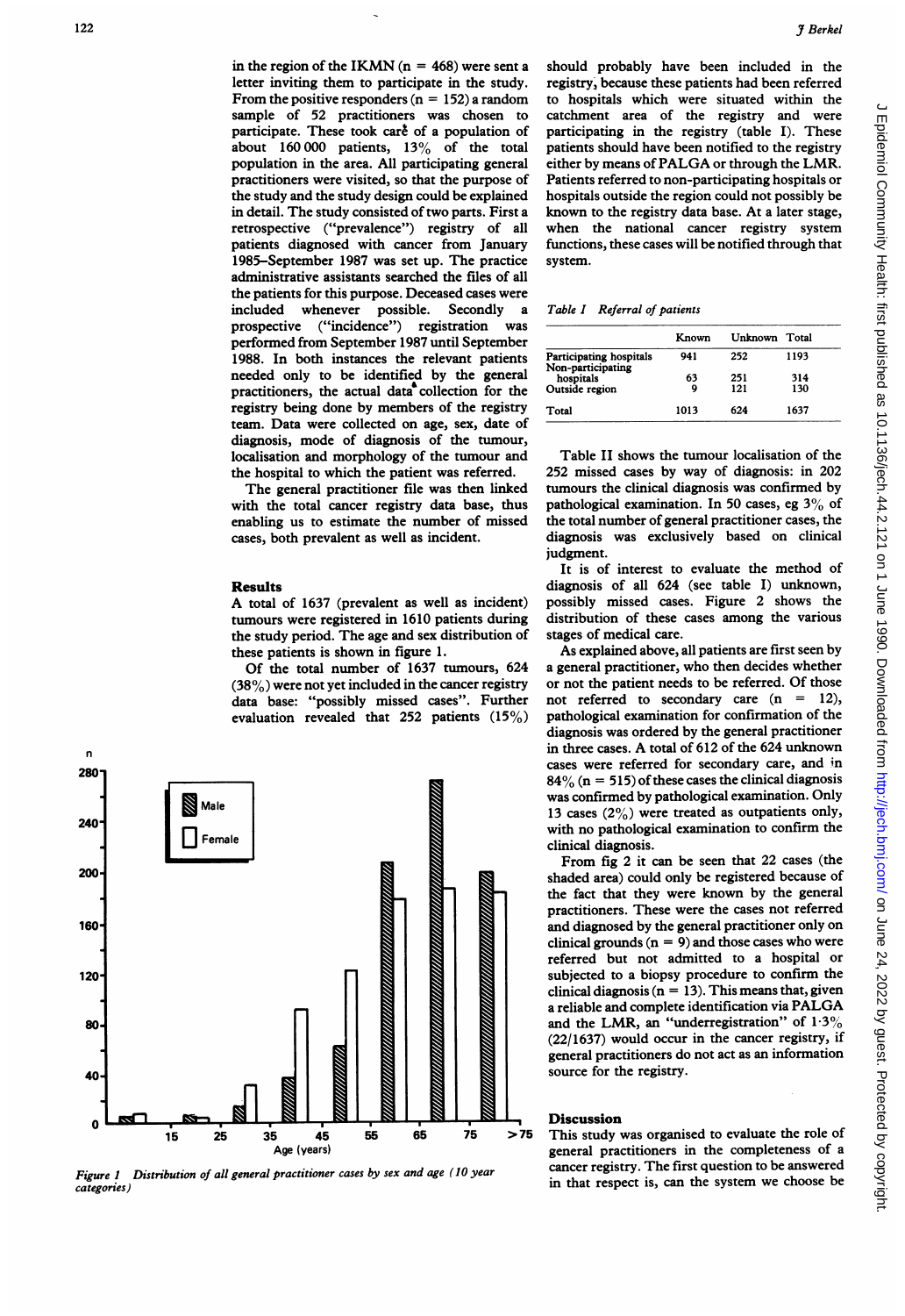regarded as a basis for future cooperation? Although the response rate of  $41\%$  on the letter of invitation to participate in the study was not very high, those who did collaborate did so without any problem. Although the "prevalence registration" caused quite a bit of work for the practice assistants, no drop outs from the study occurred. The incidence registration was considered to be no problem. In our opinion the prerequisite for the success of this study with regard to the collaboration of the general practitioners was the fact that most of the workload was indeed carried by the registry (so called "active registration"). It seems to us that possible future collaboration between general practitioners and the registry should be based on that axiom.

The results of our study were both encouraging and discouraging. They were encouraging because we found that a possible underregistration of only  $1.3\%$  would occur if general practitioners fail to act as an information source for the registry. It is of interest to know what kind of patients would be missed. Are they generally older? Do they have some type of tumour in particular? One could expect that maybe older patients (for example living in a nursing home) would less often be referred for secondary care by the general practitioners. Indeed  $54.5\%$  of the patients seen only by general practitioners were

Table II Localisation of tumours missed by the registry

|                             | n   | $(°_0)$ | Mode of diagnosis |          |                 |
|-----------------------------|-----|---------|-------------------|----------|-----------------|
|                             |     |         | Histology         | Cytology | No<br>pathology |
| Head and neck               | 8   | (3.2)   | 8                 |          |                 |
| Digestive tract             | 38  | (15-1)  | 22                |          | 16              |
| Lung                        | 31  | (12.3)  |                   |          | 14              |
| Female breast               | 9   | (3.6)   | 8                 |          |                 |
| Gynaecological tumours      | 14  | (5.6)   | 13                |          |                 |
| Urological tumours          | 29  | (11-5)  | 24                |          |                 |
| Haematological neoplasms    | 18  | (71)    | 8                 | 9        |                 |
| Bone/soft tissue            | 3   | $(1-2)$ | 3                 |          |                 |
| Skin (basal cell carcinoma) | 78  | (31.0)  | 78                |          |                 |
| Other                       | 24  | (9.5)   | 12                |          | 12              |
| Total                       | 252 |         | 193               | 9        | 50              |



Figure 2 Diagram of the methods of diagnosis in 624 possibly missed cases (for explanation see text)

 $\geq 75$  years of age, compared to 23.6 $\degree$ <sub>0</sub> in the total study population. The age and sex distribution of the 22 "general practitioner only" cases compared to that of the total number of registered cases is shown in table III. Among the "general practitioner only" cases the tumour was located in the digestive tract in 32 $\degree$ <sub>0</sub> (7/22). There were four lung tumours, two skin cancers, four breast carcinomas, three brain tumours and in two cases the primary tumour was unknown. It thus seems that the underregistration would cause a particular underrepresentation of older patients with digestive tract tumours.

Table III Age and sex distribution of "general practitioner (GP) only" cases compared to all registered cases

| Age (years) | GP only cases |        | All cases |        |
|-------------|---------------|--------|-----------|--------|
|             | Male          | Female | Male      | Female |
| < 15        |               |        |           | 9      |
| $15 - 24$   |               |        |           | 6      |
| $25 - 34$   |               |        | 15        | 32     |
| $35 - 44$   |               |        | 38        | 91     |
| $45 - 54$   |               |        | 63        | 123    |
| 55-64       | 2             |        | 208       | 180    |
| $65 - 74$   | 4             |        | 274       | 198    |
| $\geq 75$   | 3             | ۹      | 201       | 185    |
| Total       | 10            | 12     | 813       | 824    |

Although  $100\degree$  completeness is the ultimate goal of every cancer registry, a documented completeness of  $98.7^\circ$ <sub>o</sub> can in our view be regarded as excellent. The result of our study differs from other reports concerning this problem. The Peilstation data<sup>2</sup> can be questioned on grounds of both methodology (recall bias by the general practitioners) and diagnostic accuracy.<sup>4</sup> The data of Schadé<sup>5</sup> are probably not generalisable, because this study was concerned only with deceased patients. Our study is, to our knowledge, the first in which general practitioner data have been collected prospectively and then compared with the actual cancer registry data base.

The question then arises as to whether the cost-benefit ratio permits the registry to collaborate with general practitioners in the way we did in this study, or whether another way could be found to ensure registration of the general practitioner only cases. The obvious solution is registration after death by means of death certificates. However, until now the Central Bureau for Statistics—the only institution where causes of death are recorded in the Netherlands-has refused to cooperate with the cancer registry!

The total project took 41.25 working days. Extrapolating to all general practitioners in our area, this means that  $1.7$  full time equivalents would be necessary for the first year (provided that the prevalence registry was wanted and needed). For an incidence registry only (eg, after the first year) only one full time equivalent would be required for our region with 1.2 million inhabitants. If the same system were to be implemented in all regional registries, this would mean a total of 12 additional full time equivalents, at a cost of Dfl 2-273 per general practitioner registration (compared to a "normal" registration for which Dfl 100 is paid).